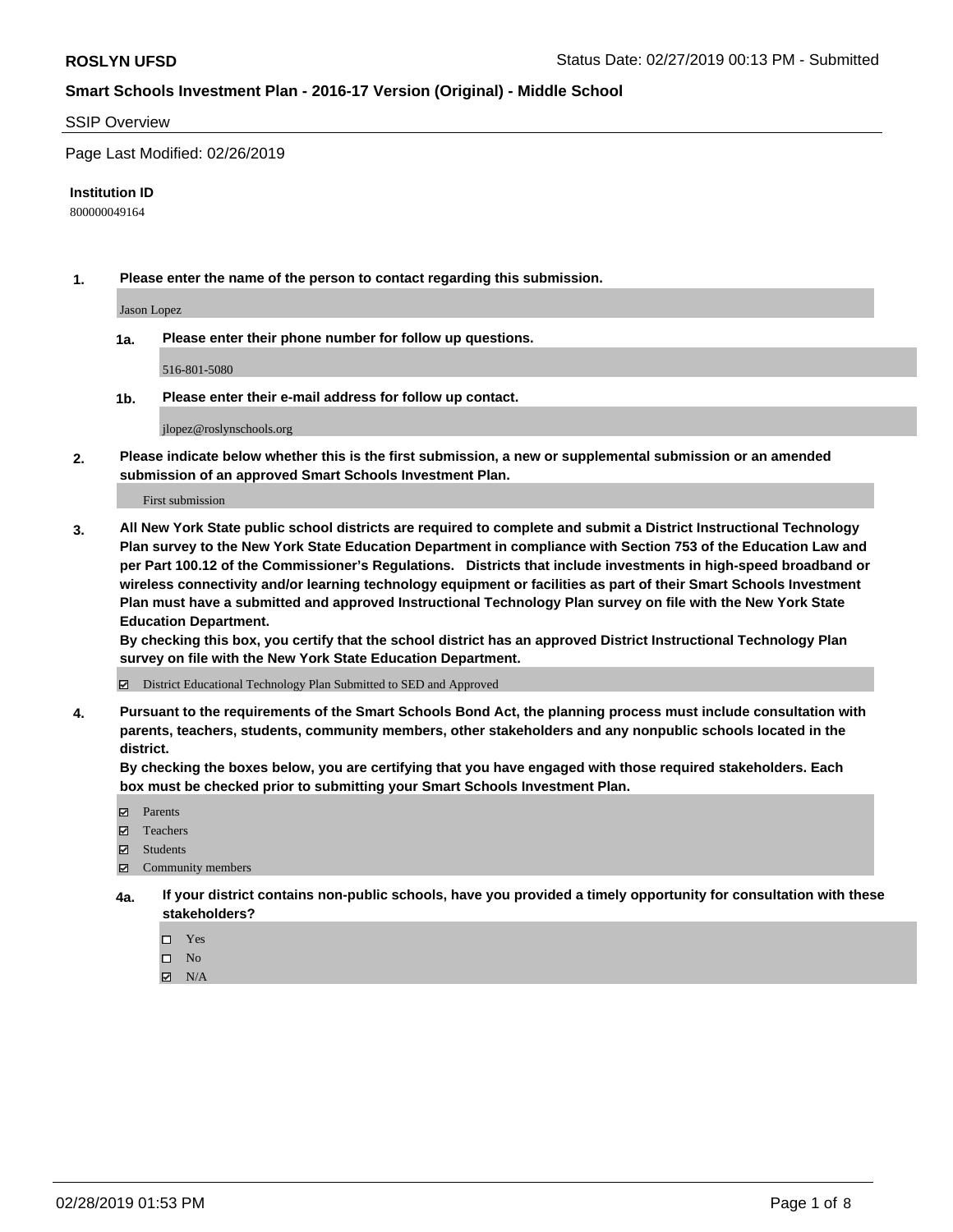### SSIP Overview

Page Last Modified: 02/26/2019

### **5. Certify that the following required steps have taken place by checking the boxes below: Each box must be checked prior to submitting your Smart Schools Investment Plan.**

- The district developed and the school board approved a preliminary Smart Schools Investment Plan.
- $\boxtimes$  The preliminary plan was posted on the district website for at least 30 days. The district included an address to which any written comments on the plan should be sent.
- $\boxtimes$  The school board conducted a hearing that enabled stakeholders to respond to the preliminary plan. This hearing may have occured as part of a normal Board meeting, but adequate notice of the event must have been provided through local media and the district website for at least two weeks prior to the meeting.
- The district prepared a final plan for school board approval and such plan has been approved by the school board.
- $\boxtimes$  The final proposed plan that has been submitted has been posted on the district's website.
- **5a. Please upload the proposed Smart Schools Investment Plan (SSIP) that was posted on the district's website, along with any supporting materials. Note that this should be different than your recently submitted Educational Technology Survey. The Final SSIP, as approved by the School Board, should also be posted on the website and remain there during the course of the projects contained therein.**

SmartbondPlan2017.pdf

**5b. Enter the webpage address where the final Smart Schools Investment Plan is posted. The Plan should remain posted for the life of the included projects.**

https://www.roslynschools.org/Page/1325

**6. Please enter an estimate of the total number of students and staff that will benefit from this Smart Schools Investment Plan based on the cumulative projects submitted to date.**

3,500

**7. An LEA/School District may partner with one or more other LEA/School Districts to form a consortium to pool Smart Schools Bond Act funds for a project that meets all other Smart School Bond Act requirements. Each school district participating in the consortium will need to file an approved Smart Schools Investment Plan for the project and submit a signed Memorandum of Understanding that sets forth the details of the consortium including the roles of each respective district.**

 $\Box$  The district plans to participate in a consortium to partner with other school district(s) to implement a Smart Schools project.

**8. Please enter the name and 6-digit SED Code for each LEA/School District participating in the Consortium.**

| <b>Partner LEA/District</b> | <b>ISED BEDS Code</b> |
|-----------------------------|-----------------------|
| (No Response)               | (No Response)         |

**9. Please upload a signed Memorandum of Understanding with all of the participating Consortium partners.**

(No Response)

**10. Your district's Smart Schools Bond Act Allocation is:**

\$464,325

**11. Enter the budget sub-allocations by category that you are submitting for approval at this time. If you are not budgeting SSBA funds for a category, please enter 0 (zero.) If the value entered is \$0, you will not be required to complete that survey question.**

|                                              | Sub-<br><b>Allocations</b> |
|----------------------------------------------|----------------------------|
| <b>School Connectivity</b>                   | 196,375                    |
| <b>Connectivity Projects for Communities</b> |                            |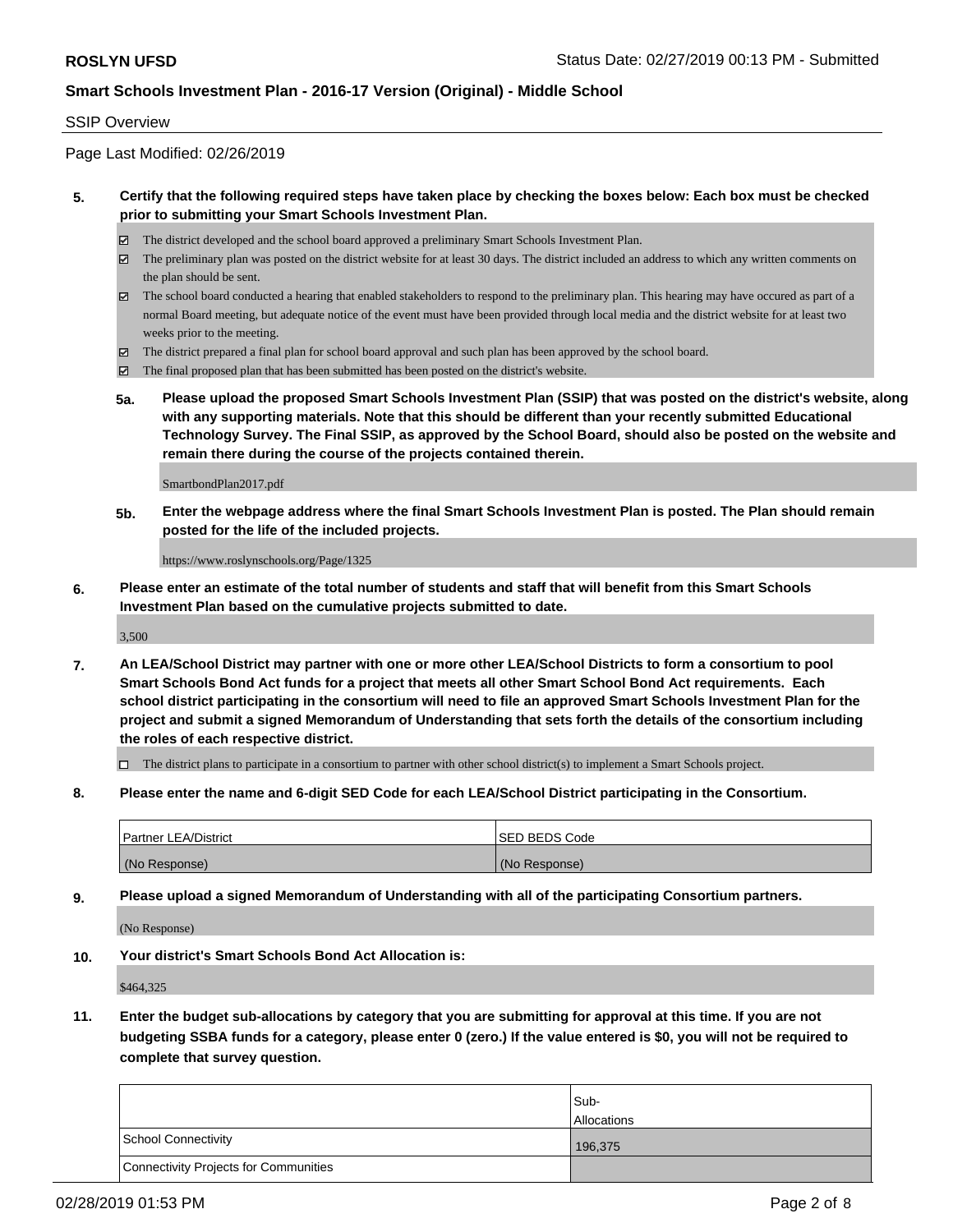# SSIP Overview

Page Last Modified: 02/26/2019

|                                  | Sub-<br>Allocations |
|----------------------------------|---------------------|
|                                  | $\Omega$            |
| Classroom Technology             | 0                   |
| Pre-Kindergarten Classrooms      | $\Omega$            |
| Replace Transportable Classrooms | $\Omega$            |
| High-Tech Security Features      | 164,915             |
| Totals:                          | 361,290             |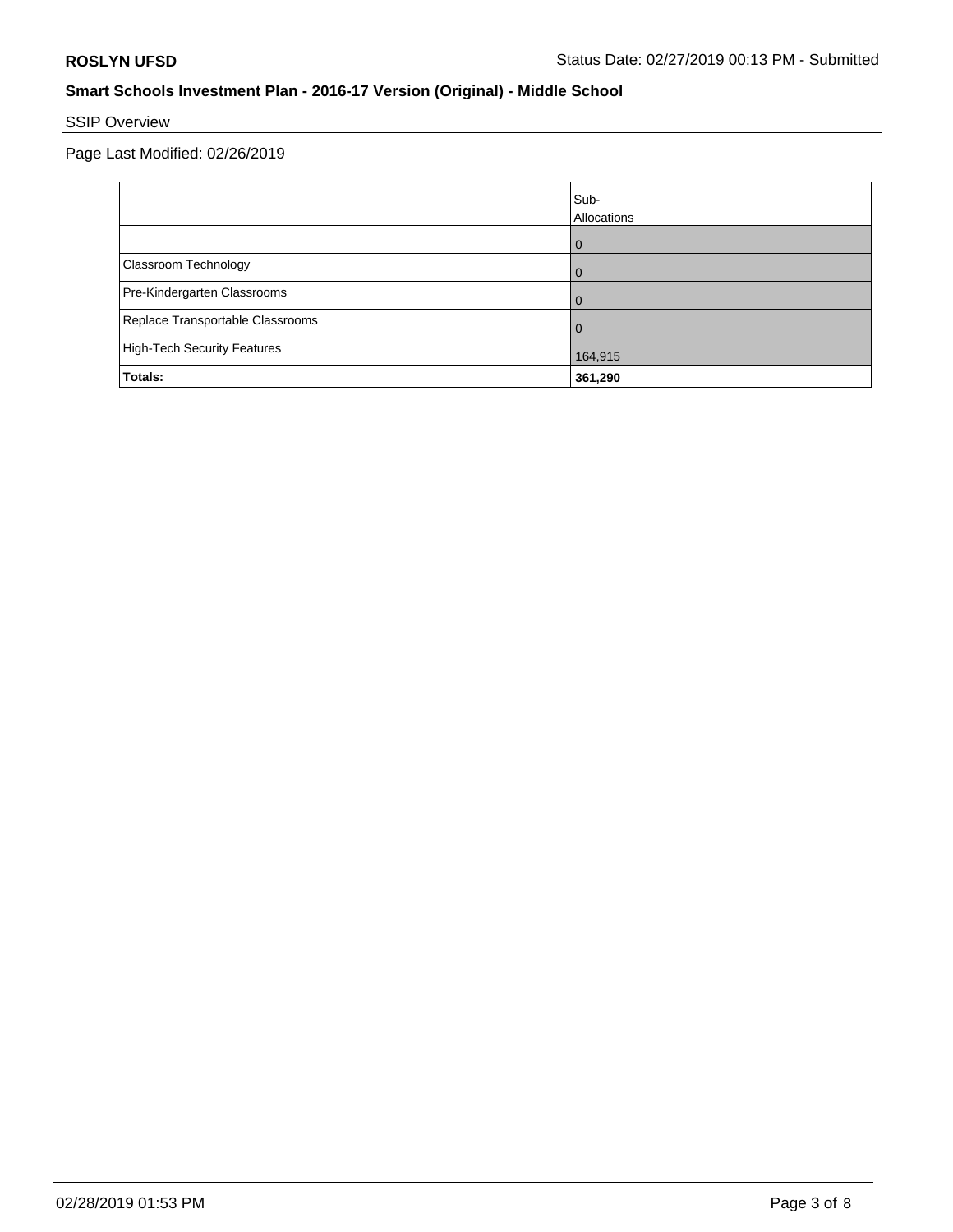#### School Connectivity

Page Last Modified: 02/22/2019

- **1. In order for students and faculty to receive the maximum benefit from the technology made available under the Smart Schools Bond Act, their school buildings must possess sufficient connectivity infrastructure to ensure that devices can be used during the school day. Smart Schools Investment Plans must demonstrate that:**
	- **• sufficient infrastructure that meets the Federal Communications Commission's 100 Mbps per 1,000 students standard currently exists in the buildings where new devices will be deployed, or**
	- **• is a planned use of a portion of Smart Schools Bond Act funds, or**
	- **• is under development through another funding source.**

**Smart Schools Bond Act funds used for technology infrastructure or classroom technology investments must increase the number of school buildings that meet or exceed the minimum speed standard of 100 Mbps per 1,000 students and staff within 12 months. This standard may be met on either a contracted 24/7 firm service or a "burstable" capability. If the standard is met under the burstable criteria, it must be:**

**1. Specifically codified in a service contract with a provider, and**

**2. Guaranteed to be available to all students and devices as needed, particularly during periods of high demand, such as computer-based testing (CBT) periods.**

### **Please describe how your district already meets or is planning to meet this standard within 12 months of plan submission.**

All instructional buildings are connected via dark fiber optic lines connected at a speed of 10 gigabits. Our internet connection comprises of three feeds aggregated into a total bandwidth of 401mb. (Boces BoTie 200mb, Cablevision LightPath 100mb and Metro Ethernet 101mb).

- **1a. If a district believes that it will be impossible to meet this standard within 12 months, it may apply for a waiver of this requirement, as described on the Smart Schools website. The waiver must be filed and approved by SED prior to submitting this survey.**
	- By checking this box, you are certifying that the school district has an approved waiver of this requirement on file with the New York State Education Department.

#### **2. Connectivity Speed Calculator (Required)**

|                         | Number of | Multiply by | Divide by 1000 Current Speed |        | Expected                   | <b>Expected Date</b> |
|-------------------------|-----------|-------------|------------------------------|--------|----------------------------|----------------------|
|                         | Students  | 100 Kbps    | to Convert to                | lin Mb | Speed to be                | <b>When</b>          |
|                         |           |             | Required                     |        | Attained Within   Required |                      |
|                         |           |             | Speed in Mb                  |        | 12 Months                  | Speed Will be        |
|                         |           |             |                              |        |                            | Met                  |
| <b>Calculated Speed</b> | 3.200     | 320,000     | 320                          | 401    | 401                        | N/A                  |

### **3. Describe how you intend to use Smart Schools Bond Act funds for high-speed broadband and/or wireless connectivity projects in school buildings.**

The Roslyn School District plans to use the funding to provide wireless connectivity to every classroom in the school district, in order to allow for reliable access to network resources and the Internet. By installing access points throughout each of our five school buildings, we can provide uninterrupted web access to support students and faculty members across all disciplines and in all locations, whether in regular classrooms, science labs, study centers, libraries and even gyms and cafeterias. This will give everyone within the school community the bandwidth and reliable connectivity necessary to support curriculum initiatives well into the future.

**4. Describe the linkage between the district's District Instructional Technology Plan and the proposed projects. (There should be a link between your response to this question and your response to Question 1 in Part E. Curriculum and Instruction "What are the district's plans to use digital connectivity and technology to improve teaching and learning?)**

Funding will enable the school district to provide a reliable wireless infrastructure in each classroom to continue and expand a wide range of curriculum initiatives. For example, our one-to-one device initiative at Roslyn Middle School aims to encourage intellectual curiosity through the Internet, while also developing moral responsibility in the use of technology in today's world. The additional time with technology provided by better wireless connectivity will help us teach students to be better digital citizens. This is just one of a number of instructional programs across all grade levels that will benefit directly from enhanced wireless access.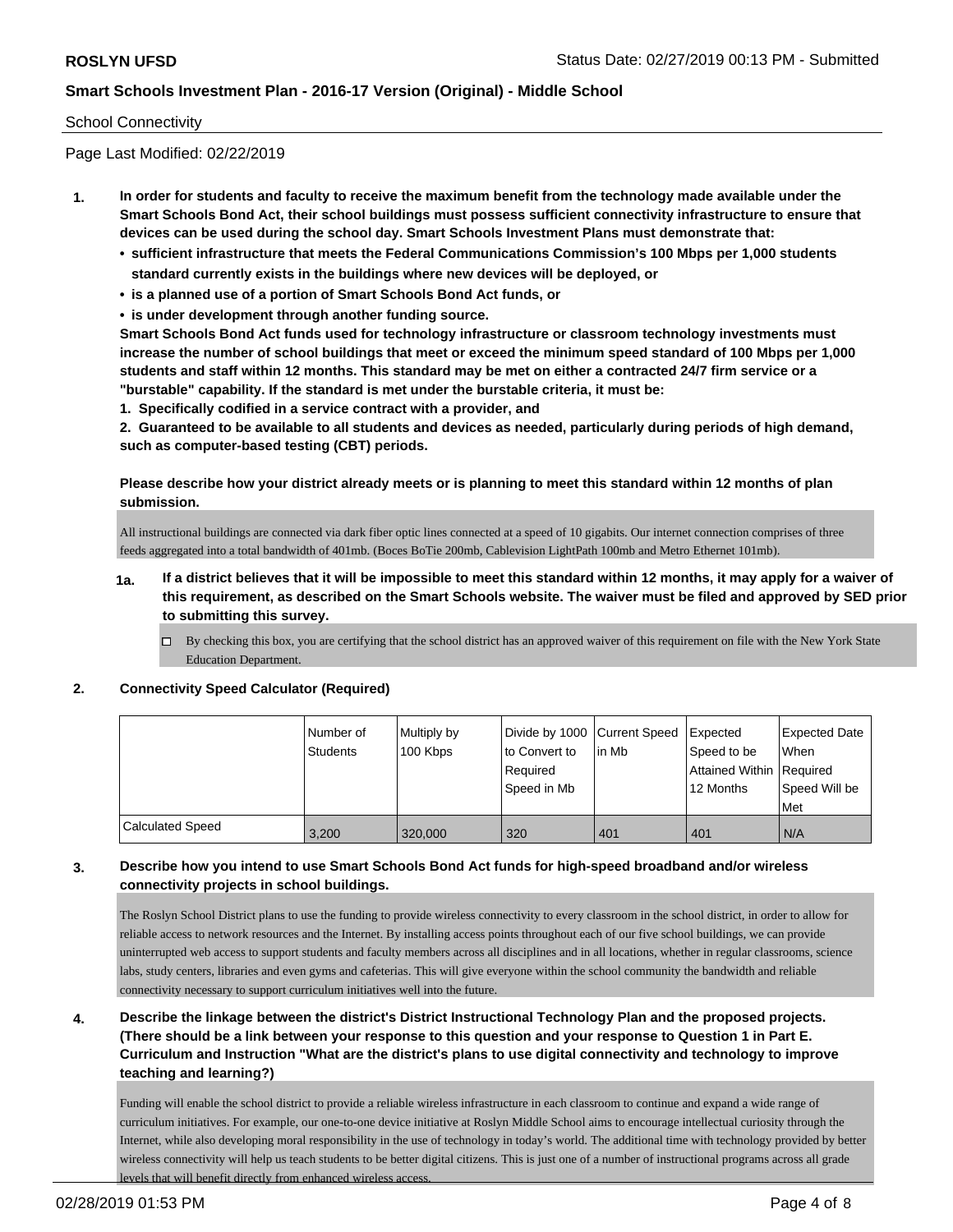#### School Connectivity

Page Last Modified: 02/22/2019

**5. If the district wishes to have students and staff access the Internet from wireless devices within the school building, or in close proximity to it, it must first ensure that it has a robust Wi-Fi network in place that has sufficient bandwidth to meet user demand.**

**Please describe how you have quantified this demand and how you plan to meet this demand.**

The Roslyn School District invested in major network upgrades that include a new Cisco core switch with 10GB fiber connectivity to each building and a new district wide wireless control system. In addition, each building was outfitted with new Cisco wireless access point in every classroom except for the Middle School.

**6. As indicated on Page 5 of the guidance, the Office of Facilities Planning will have to conduct a preliminary review of all capital projects, including connectivity projects.**

**Please indicate on a separate row each project number given to you by the Office of Facilities Planning.**

| <b>Project Number</b> |
|-----------------------|
| 28-04-03-03-0-006-032 |
|                       |

**7. Certain high-tech security and connectivity infrastructure projects may be eligible for an expedited review process as determined by the Office of Facilities Planning.**

**Was your project deemed eligible for streamlined review?**

No

**8. Include the name and license number of the architect or engineer of record.**

| Name | License Number |
|------|----------------|
| KG&D | 28179          |

**9. If you are submitting an allocation for School Connectivity complete this table.**

**Note that the calculated Total at the bottom of the table must equal the Total allocation for this category that you entered in the SSIP Overview overall budget.** 

|                                            | Sub-              |
|--------------------------------------------|-------------------|
|                                            | <b>Allocation</b> |
| Network/Access Costs                       | 94,895            |
| <b>Outside Plant Costs</b>                 | $\mathbf 0$       |
| School Internal Connections and Components | 48,980            |
| Professional Services                      | 52,500            |
| Testing                                    | $\mathbf 0$       |
| Other Upfront Costs                        | $\mathbf 0$       |
| <b>Other Costs</b>                         | $\overline{0}$    |
| Totals:                                    | 196,375           |

**10. Please detail the type, quantity, per unit cost and total cost of the eligible items under each sub-category. This is especially important for any expenditures listed under the "Other" category. All expenditures must be eligible for tax-exempt financing to be reimbursed through the SSBA. Sufficient detail must be provided so that we can verify this is the case. If you have any questions, please contact us directly through smartschools@nysed.gov.**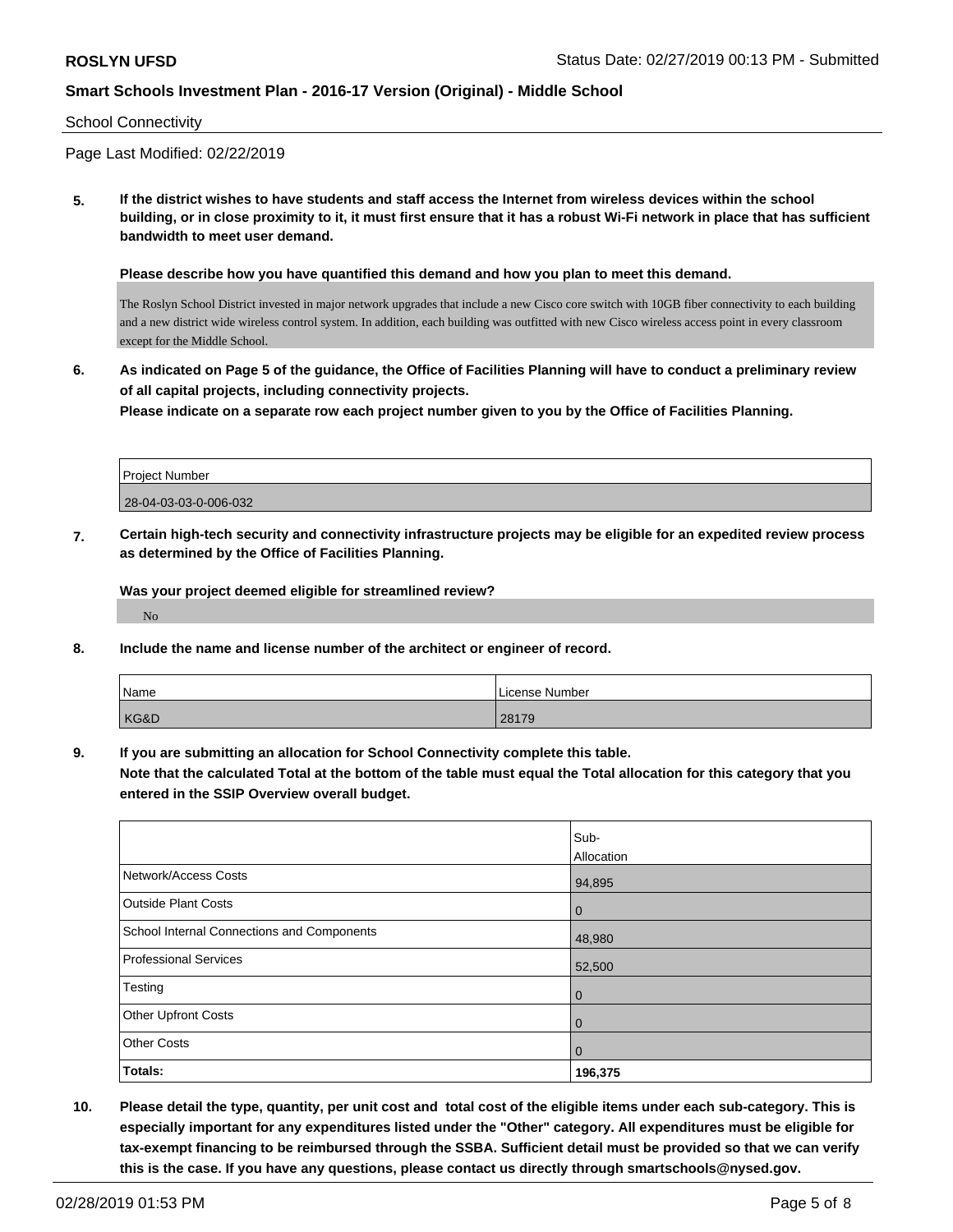## School Connectivity

Page Last Modified: 02/22/2019

## **NOTE: Wireless Access Points should be included in this category, not under Classroom Educational Technology, except those that will be loaned/purchased for nonpublic schools. Add rows under each sub-category for additional items, as needed.**

| Select the allowable expenditure<br>Item to be purchased<br>type.<br>Repeat to add another item under<br>each type. |                                                         | Quantity       | Cost per Item | <b>Total Cost</b> |
|---------------------------------------------------------------------------------------------------------------------|---------------------------------------------------------|----------------|---------------|-------------------|
| <b>Network/Access Costs</b>                                                                                         | AIR-CAP2702I-B-K9                                       | 66             | 603           | 39,798            |
| <b>Network/Access Costs</b>                                                                                         | L-MGMT3X-HA                                             | $\mathbf{1}$   | 1,647         | 1,647             |
| <b>Network/Access Costs</b>                                                                                         | L-MGMT3X-AP-K9                                          | 350            | 58            | 20,300            |
| <b>Network/Access Costs</b>                                                                                         | CON-ECMU-LMGMT3HA                                       | $\mathbf{1}$   | 420           | 420               |
| <b>Network/Access Costs</b>                                                                                         | CON-ECMU-LMGMTAPK                                       | 350            | 15            | 5,250             |
| <b>Network/Access Costs</b>                                                                                         | L-MGMT3X-2K-K9                                          | 49             | 58            | 2,842             |
| <b>Network/Access Costs</b>                                                                                         | CON-ECMU-LMGMT32X                                       | 49             | 15            | 735               |
| <b>Network/Access Costs</b>                                                                                         | L-MGMT3X-3K-K9                                          | 11             | 58            | 638               |
| <b>Network/Access Costs</b>                                                                                         | CON-ECMU-LMGMT3XM                                       | 11             | 15            | 165               |
| Network/Access Costs                                                                                                | L-MGMT3X-6K-K9                                          | $\mathbf{1}$   | 174           | 174               |
| <b>Network/Access Costs</b>                                                                                         | CON-ECMU-LMGMT6KK                                       | $\mathbf{1}$   | 44            | 44                |
| <b>Network/Access Costs</b>                                                                                         | L-MGMT3X-ISR1-K9                                        | 6              | 58            | 348               |
| <b>Network/Access Costs</b>                                                                                         | CON-ECMU-LMGMT3X9                                       | 6              | 15            | 90                |
| <b>Network/Access Costs</b>                                                                                         | L-MGMT3X-4K-K9                                          | 3              | 116           | 348               |
| <b>Network/Access Costs</b>                                                                                         | WS-C2960X-48FPD-L                                       | $\overline{4}$ | 4,450         | 17,800            |
| <b>Network/Access Costs</b>                                                                                         | CON-SNT-WSC296X                                         | $\overline{4}$ | 353           | 1,412             |
| <b>Network/Access Costs</b>                                                                                         | C2960X-STACK                                            | $\overline{4}$ | 665           | 2,660             |
| <b>Network/Access Costs</b>                                                                                         | SFP-H10GB-CU3M=                                         | $\overline{4}$ | 56            | 224               |
| <b>Professional Services</b>                                                                                        | <b>PS-SNY-NE</b>                                        | 80             | 135           | 10,800            |
| <b>Professional Services</b>                                                                                        | PS-SN-SNE                                               | 56             | 150           | 8,400             |
| <b>Professional Services</b>                                                                                        | <b>PS-SNY-DCT</b>                                       | 240            | 95            | 22,800            |
| <b>Connections/Components</b>                                                                                       | Labor To Install/Terminate/Test Single<br>Cat6 Cable    | $\mathbf{1}$   | 30,640        | 30,640            |
| <b>Professional Services</b>                                                                                        | <b>KG&amp;D</b> architectural plans                     | $\mathbf{1}$   | 10,500        | 10,500            |
| <b>Connections/Components</b>                                                                                       | Cat6 Plenum Cable, Jacks,<br>Faceplates, 6 Strand fiber | $\mathbf{1}$   | 18,340        | 18,340            |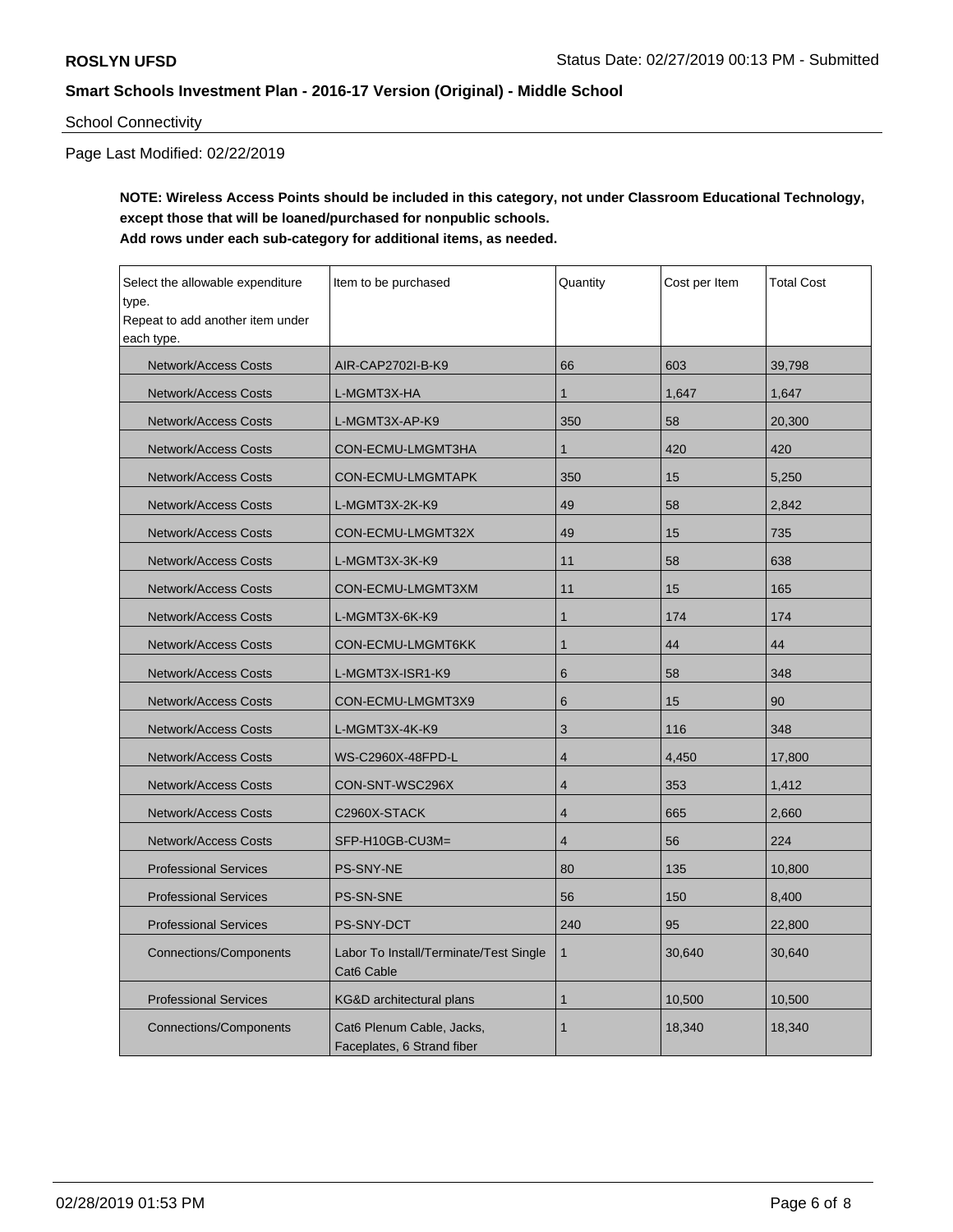#### High-Tech Security Features

Page Last Modified: 02/15/2019

**1. Describe how you intend to use Smart Schools Bond Act funds to install high-tech security features in school buildings and on school campuses.**

We intend to provide enhanced building and classroom security by installing Cisco IP phones and IP based PA speakers with alphanumeric clocks. The enhanced communication will provide both texted based and automated voice alerts during lockdown or lock out emergencies.

**2. All plans and specifications for the erection, repair, enlargement or remodeling of school buildings in any public school district in the State must be reviewed and approved by the Commissioner. Districts that plan capital projects using their Smart Schools Bond Act funds will undergo a Preliminary Review Process by the Office of Facilities Planning.** 

**Please indicate on a separate row each project number given to you by the Office of Facilities Planning.**

| Project Number        |  |
|-----------------------|--|
| 28-04-03-03-0-006-032 |  |

- **3. Was your project deemed eligible for streamlined Review?**
	- Yes
	- **Z** No
- **4. Include the name and license number of the architect or engineer of record.**

| Name | License Number |
|------|----------------|
| KG&D | 28179          |

**5. If you have made an allocation for High-Tech Security Features, complete this table. Note that the calculated Total at the bottom of the table must equal the Total allocation for this category that you entered in the SSIP Overview overall budget.**

|                                                      | Sub-Allocation |
|------------------------------------------------------|----------------|
| Capital-Intensive Security Project (Standard Review) | l O            |
| <b>Electronic Security System</b>                    | 154,415        |
| <b>Entry Control System</b>                          | l 0            |
| Approved Door Hardening Project                      | $\Omega$       |
| <b>Other Costs</b>                                   | 10,500         |
| Totals:                                              | 164,915        |

**6. Please detail the type, quantity, per unit cost and total cost of the eligible items under each sub-category. This is especially important for any expenditures listed under the "Other" category. All expenditures must be capital-bond eligible to be reimbursed through the SSBA. If you have any questions, please contact us directly through smartschools@nysed.gov.**

**Add rows under each sub-category for additional items, as needed.**

|            | Select the allowable expenditure  | Item to be purchased | Quantity | Cost per Item | <b>Total Cost</b> |
|------------|-----------------------------------|----------------------|----------|---------------|-------------------|
| type.      |                                   |                      |          |               |                   |
|            | Repeat to add another item under  |                      |          |               |                   |
| each type. |                                   |                      |          |               |                   |
|            | <b>Electronic Security System</b> | SP-ATLAS-18SC=       | 76.00    | 761           | 57,836            |